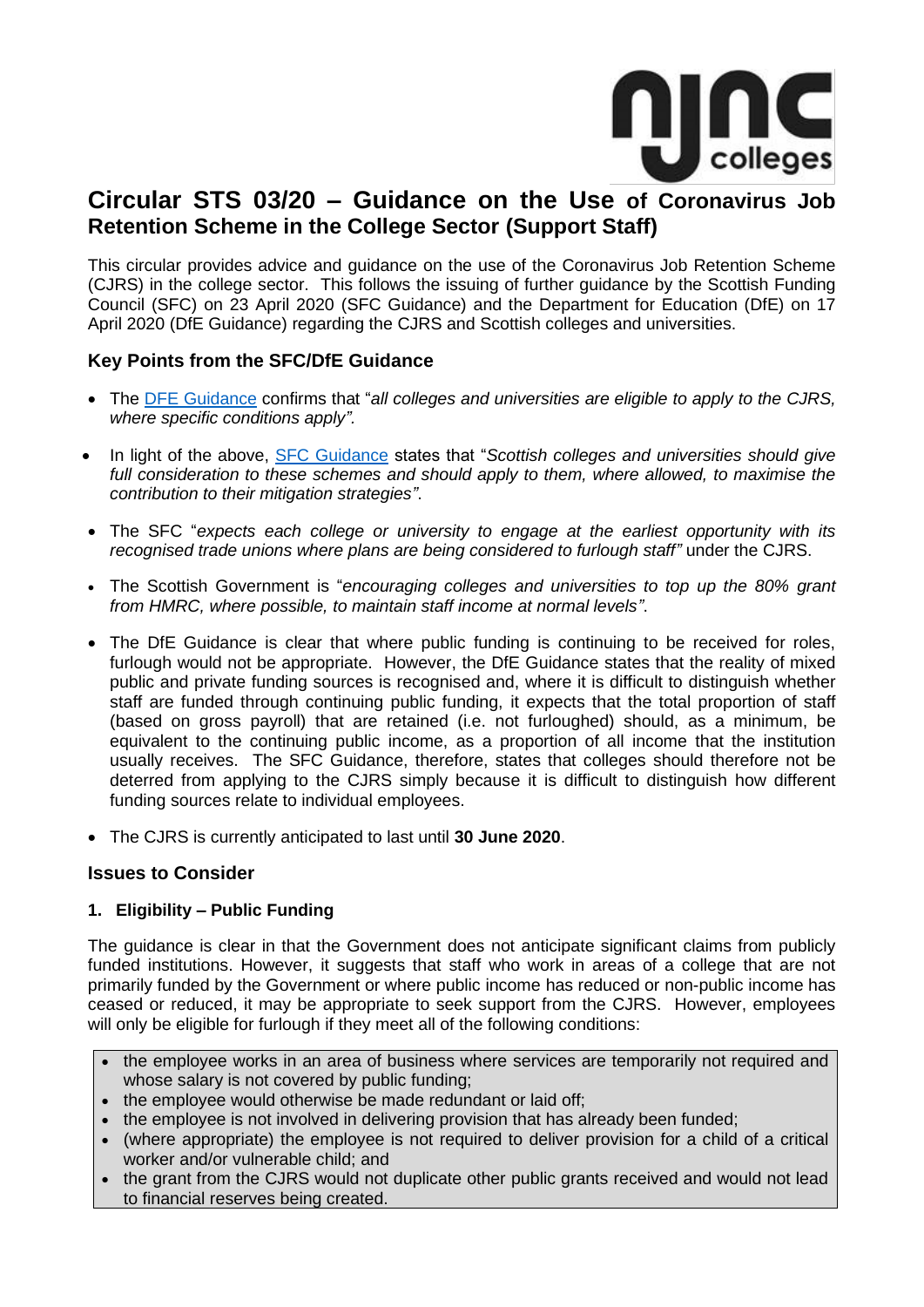### **2. Selection**

Where furloughing is being considered, the DfE states that "*colleges should ensure that they take a fair and reasonable approach to all staff, including, part-time, sessional and temporary staff, reflective of good HR practice and legal requirements".* Colleges should seek advice accordingly and ensure that their audit trail (please see section 3) sets out both how selected staff have met the above criteria and been fairly selected.

#### **3. Engagement with Trade Unions**

SFC expects colleges to engage with its recognised trade unions at the earliest opportunity regarding potential furlough with a view to reaching a local collective agreement.

Following any collective agreement, it will be necessary to communicate and seek agreement from the individually affected staff. Such agreement should be sought in writing to form part of the audit trail. The clauses in the model may be helpful in communicating with staff on the terms of the furlough.

A template model provided by the trade unions is attached as Appendix 1 to this guidance.

#### **4. Annual Leave**

It is understood that employees can take holidays whilst they are on furlough and, if doing so, they should be paid normal holiday pay and not furlough pay **(colleges are strongly encouraged by the Scottish Government to top up pay to 100% in any event).** Furloughed employee's leave will be treated as per **Circular STS 02/20 –** *[COVID-19 Annual Leave \(Support Staff\)](https://njncscotlandscolleges.ac.uk/njnc/support-staff/730-njnc-circular-02-20-covid-19-annual-leave-side-table-support-1/file.html)*.

#### **5. Work During Furlough**

When on furlough an employee cannot undertake work for, or on behalf of, the organisation or any linked or associated organisation. This includes providing services and generating revenue. Employees who are furloughed may undertake work or volunteering at another employer with the permission of the employer who has furloughed them. Employees may also undertake agreed job related training as long as it doesn't involve them in providing services to, or generating revenue for or on behalf of their organisation.

#### **6. Trade Union Representatives**

Whilst on furlough, employees who are union or non-union representatives may undertake duties and activities for the purpose of individual or collective representation of employees or other workers. However, in doing this, they must not provide services to or generate revenue for, or on behalf of your organisation or a linked or associated organisation.

#### **7. Terms and Conditions and Pay**

During the period of furlough, an employee's contractual terms and conditions and other employment rights remain in place and continue to accrue. Upon the ending of the furlough period, employees will revert to their pre–scheme terms and conditions.

No claim can be made to the CJRS for employees in receipt of Statutory Maternity, Paternity, Adoption, Shared Parental Pay or Statutory Sick Pay.

#### **Clarification**

If any clarification is sought this should be directed to the joint secretaries, [heather.stevenson@collegesscotland.ac.uk](mailto:heather.stevenson@collegesscotland.ac.uk) or [john.gallacher@unison.co.uk.](mailto:john.gallacher@unison.co.uk) A joint response will be provided to all points of clarification.

#### **6 May 2020**